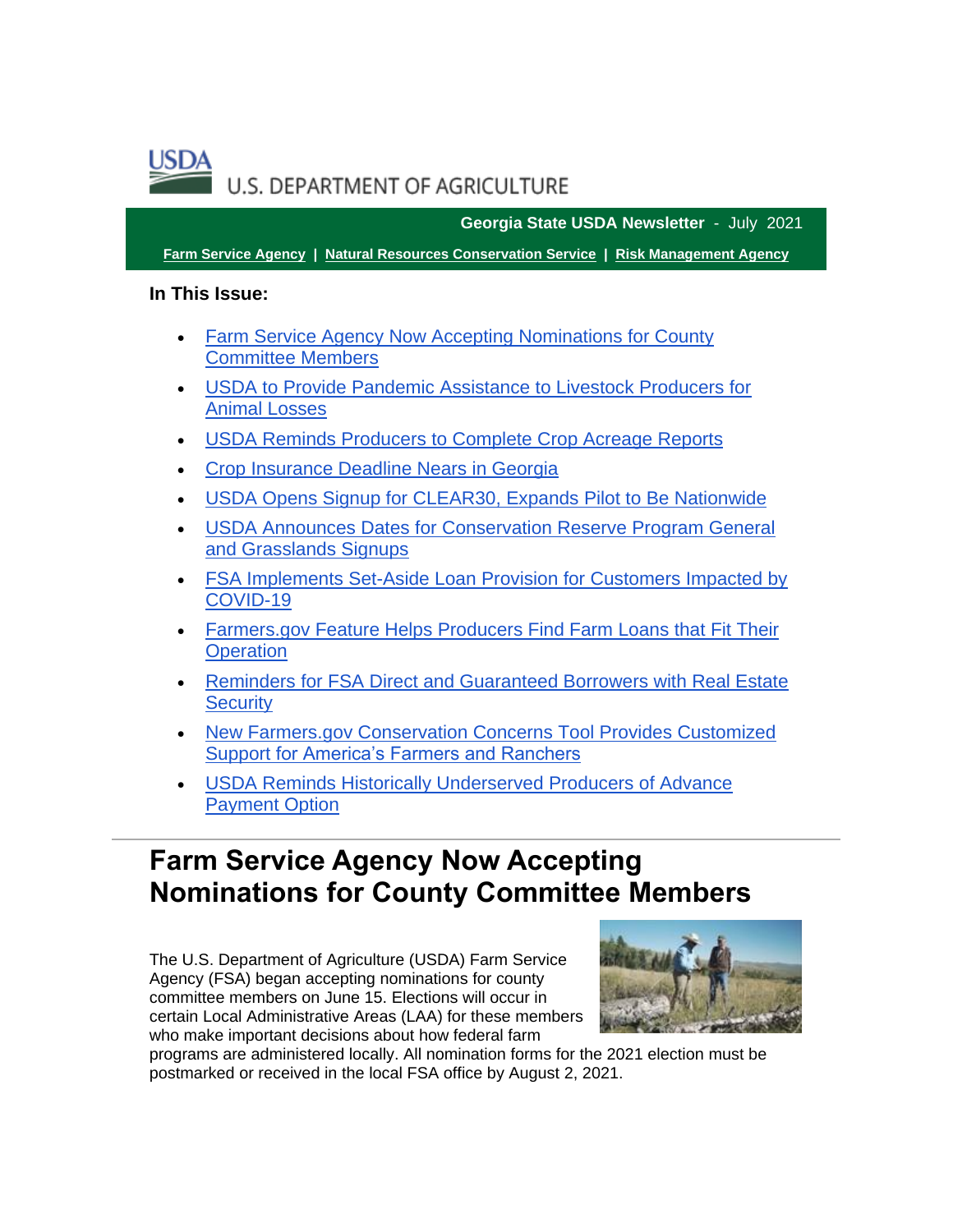Agricultural producers who participate or cooperate in a USDA program, and reside in the LAA that is up for election this year, may be nominated for candidacy for the county committee. A cooperating producer is someone who has provided information about their farming or ranching operation to FSA, even if they have not applied or received program benefits. Individuals may nominate themselves or others and qualifying organizations may also nominate candidates. USDA encourages minority producers, women and beginning farmers or ranchers to nominate, vote, and hold office.

Nationwide, more than 7,700 dedicated members of the agricultural community serving on FSA county committees. The committees are made up of three to 11 members who serve three-year terms. Producers serving on FSA county committees play a critical role in the day-to-day operations of the agency. Committee members are vital to how FSA carries out disaster programs, as well as conservation, commodity and price support programs, county office employment and other agricultural issues.

LAAs are elective areas for FSA committees in a single county or multi-county jurisdiction. This may include LAAs that are focused on an urban or suburban area.

#### **Urban and Suburban County Committees**

The 2018 Farm Bill directed USDA to form urban county committees as well as make other advancements related to urban agriculture, including the establishment of the Office of Urban Agriculture and Innovative Production. FSA established county committees specifically focused on urban agriculture. The urban county committees will work to encourage and promote urban, indoor and other emerging agricultural production practices. Additionally, the new county committees may address areas such as food access, community engagement, support of local activities to promote and encourage community compost and food waste reduction.

Urban committee members are nominated and elected to serve by local urban producers in the same jurisdiction. These members are a vital link in the effective administration of USDA programs and are responsible for carrying out programs in full accordance with the regulations, national and state policies, procedures, and instructions. Urban county committee members will provide outreach to ensure urban producers understand USDA programs and serve as the voice of other urban producers and assist in program implementation that support the needs of the growing urban community. Urban county committees must see that county office operations are supportive and that they receive timely and quality service by carrying out responsibilities effectively, efficiently, and impartially. Learn more at [farmers.gov/urban.](http://www.farmers.gov/urban?utm_medium=email&utm_source=govdelivery)

#### **More Information**

Producers should contact their local FSA office today to register and find out how to get involved in their county's election. They should check with their local USDA Service Center to see if their LAA is up for election this year. To be considered, a producer must be registered and sign an [FSA-669A](https://gcc02.safelinks.protection.outlook.com/?data=04%7C01%7C%7Cf1c62335001d41c6004708d9453b482d%7Ced5b36e701ee4ebc867ee03cfa0d4697%7C0%7C0%7C637616943632192982%7CUnknown%7CTWFpbGZsb3d8eyJWIjoiMC4wLjAwMDAiLCJQIjoiV2luMzIiLCJBTiI6Ik1haWwiLCJXVCI6Mn0%3D%7C1000&reserved=0&sdata=V8HjSAK3XLMS4SDqAJ2PODqSPh9Bkrjw459nsIFxU%2BU%3D&url=https%3A%2F%2Fwww.fsa.usda.gov%2FAssets%2FUSDA-FSA-Public%2Fusdafiles%2FNewsRoom%2FCounty-Committee-Elections%2Fpdf%2Fnomination-forms%2F2021_FSA0669AEnglish_210329V01.pdf%3Futm_medium%3Demail%26utm_source%3Dgovdelivery&utm_medium=email&utm_source=govdelivery) nomination form or an [FSA-669-A-3](https://gcc02.safelinks.protection.outlook.com/?data=04%7C01%7C%7Cf1c62335001d41c6004708d9453b482d%7Ced5b36e701ee4ebc867ee03cfa0d4697%7C0%7C0%7C637616943632192982%7CUnknown%7CTWFpbGZsb3d8eyJWIjoiMC4wLjAwMDAiLCJQIjoiV2luMzIiLCJBTiI6Ik1haWwiLCJXVCI6Mn0%3D%7C1000&reserved=0&sdata=st4IrGfKfaDpIbMsqL0KFcseKxzalOP1nBiSZckgOKw%3D&url=https%3A%2F%2Fwww.fsa.usda.gov%2FAssets%2FUSDA-FSA-Public%2Fusdafiles%2FNewsRoom%2FCounty-Committee-Elections%2Fpdf%2Fnomination-forms%2F2021_FSA0669A-3_210603V01.pdf%3Futm_medium%3Demail%26utm_source%3Dgovdelivery&utm_medium=email&utm_source=govdelivery) for urban county committees. The form and other information about FSA county committee elections are available at [fsa.usda.gov/elections.](https://gcc02.safelinks.protection.outlook.com/?data=04%7C01%7C%7Cf1c62335001d41c6004708d9453b482d%7Ced5b36e701ee4ebc867ee03cfa0d4697%7C0%7C0%7C637616943632202942%7CUnknown%7CTWFpbGZsb3d8eyJWIjoiMC4wLjAwMDAiLCJQIjoiV2luMzIiLCJBTiI6Ik1haWwiLCJXVCI6Mn0%3D%7C1000&reserved=0&sdata=Si5q05CjVSuQWtfb%2B5Ep1mNhSCZ8BftqOI0Jeao%2BTOQ%3D&url=https%3A%2F%2Fwww.fsa.usda.gov%2Fnews-room%2Fcounty-committee-elections%2Findex%3Futm_medium%3Demail%26utm_source%3Dgovdelivery&utm_medium=email&utm_source=govdelivery)

Election ballots will be mailed to eligible voters beginning November 1, 2021. To find your local USDA Service Center, visit [farmers.gov/service-locator.](http://www.farmers.gov/service-locator?utm_medium=email&utm_source=govdelivery)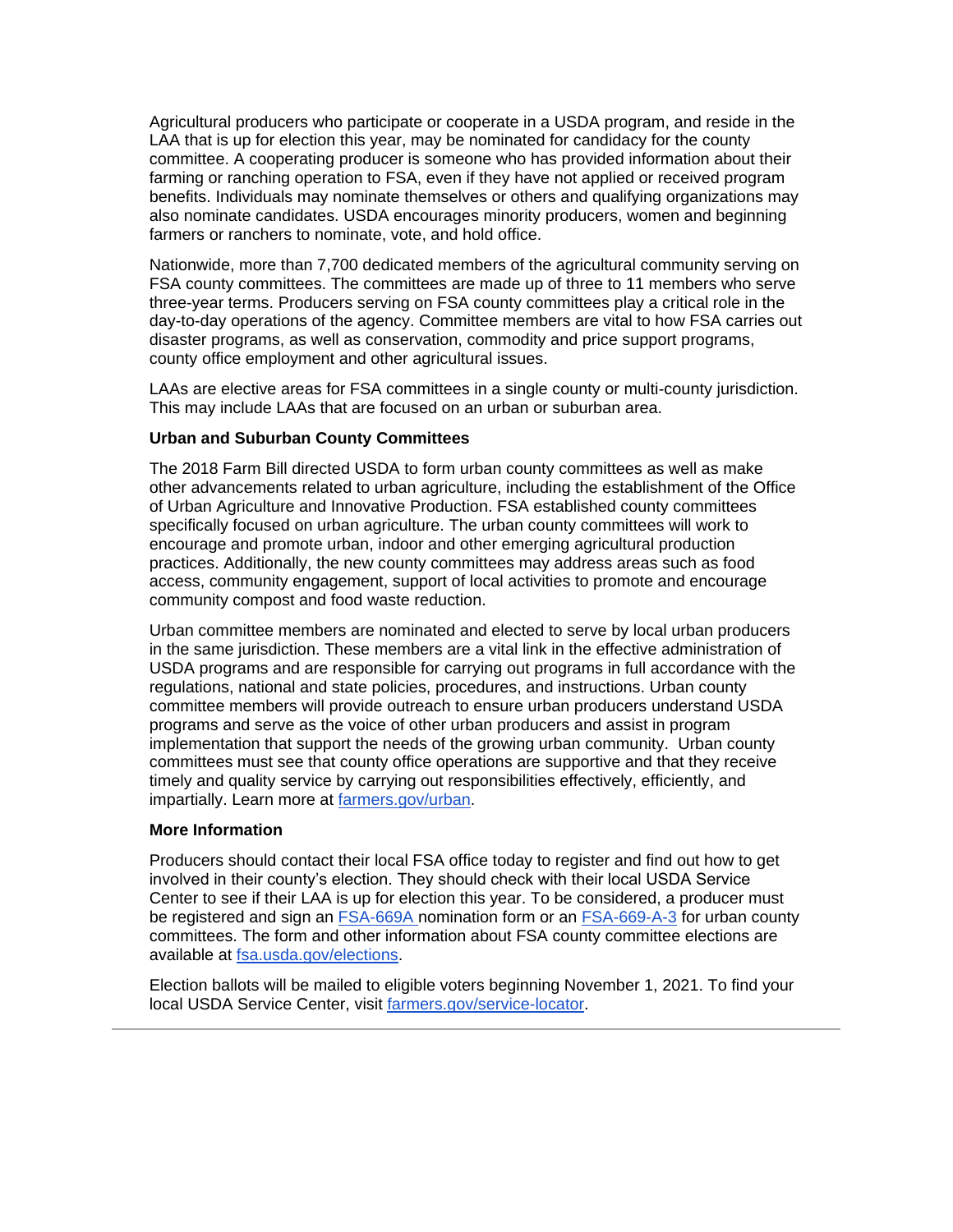# <span id="page-2-0"></span>**USDA to Provide Pandemic Assistance to Livestock Producers for Animal Losses**

Livestock and poultry producers who suffered losses during the pandemic due to insufficient access to processing can apply for assistance for those losses and the cost of depopulation and disposal of the animals. The U.S. Department of Agriculture (USDA) Secretary Vilsack announced the Pandemic Livestock Indemnity Program (PLIP) in [recorded] remarks at the National Pork Industry Conference in Wisconsin Dells, WI. The announcement is part of USDA's Pandemic Assistance for Producers initiative. Livestock and poultry producers can apply for assistance through USDA's Farm Service Agency (FSA) July 20 through September 17, 2021.

The Consolidated Appropriations Act, 2021, authorized payments to producers for losses of livestock or poultry depopulated from March 1, 2020 through December 26, 2020, due to insufficient processing access as a result of the pandemic. PLIP payments will be based on 80% of the fair market value of the livestock and poultry and for the cost of depopulation and disposal of the animal. Eligible livestock and poultry include swine, chickens and turkeys.

### **PLIP Program Details**

Eligible livestock must have been depopulated from March 1, 2020, through December 26, 2020, due to insufficient processing access as a result of the pandemic. Livestock must have been physically located in the U.S. or a territory of the U.S. at the time of depopulation.

Eligible livestock owners include persons or legal entities who, as of the day the eligible livestock was depopulated, had legal ownership of the livestock. Packers, live poultry dealers and contract growers are not eligible for PLIP.

PLIP payments compensate participants for 80% of both the loss of the eligible livestock or poultry and for the cost of depopulation and disposal based on a single payment rate per head. PLIP payments will be calculated by multiplying the number of head of eligible livestock or poultry by the payment rate per head, and then subtracting the amount of any payments the eligible livestock or poultry owner has received for disposal of the livestock or poultry under the Natural Resources Conservation Service (NRCS) Environmental Quality Incentives Program (EQIP) or a state program. The payments will also be reduced by any Coronavirus Food Assistance Program (CFAP 1 and 2) payments paid on the same inventory of swine that were depopulated.

There is no per person or legal entity payment limitation on PLIP payments. To be eligible for payments, a person or legal entity must have an average adjusted gross income (AGI) of less than \$900,000 for tax years 2016, 2017 and 2018.

### **Applying for Assistance**

Eligible livestock and poultry producers can apply for PLIP starting July 20, 2021, by completing the FSA-620, Pandemic Livestock Indemnity Program application, and submitting it to any FSA county office. Additional documentation may be required. Visit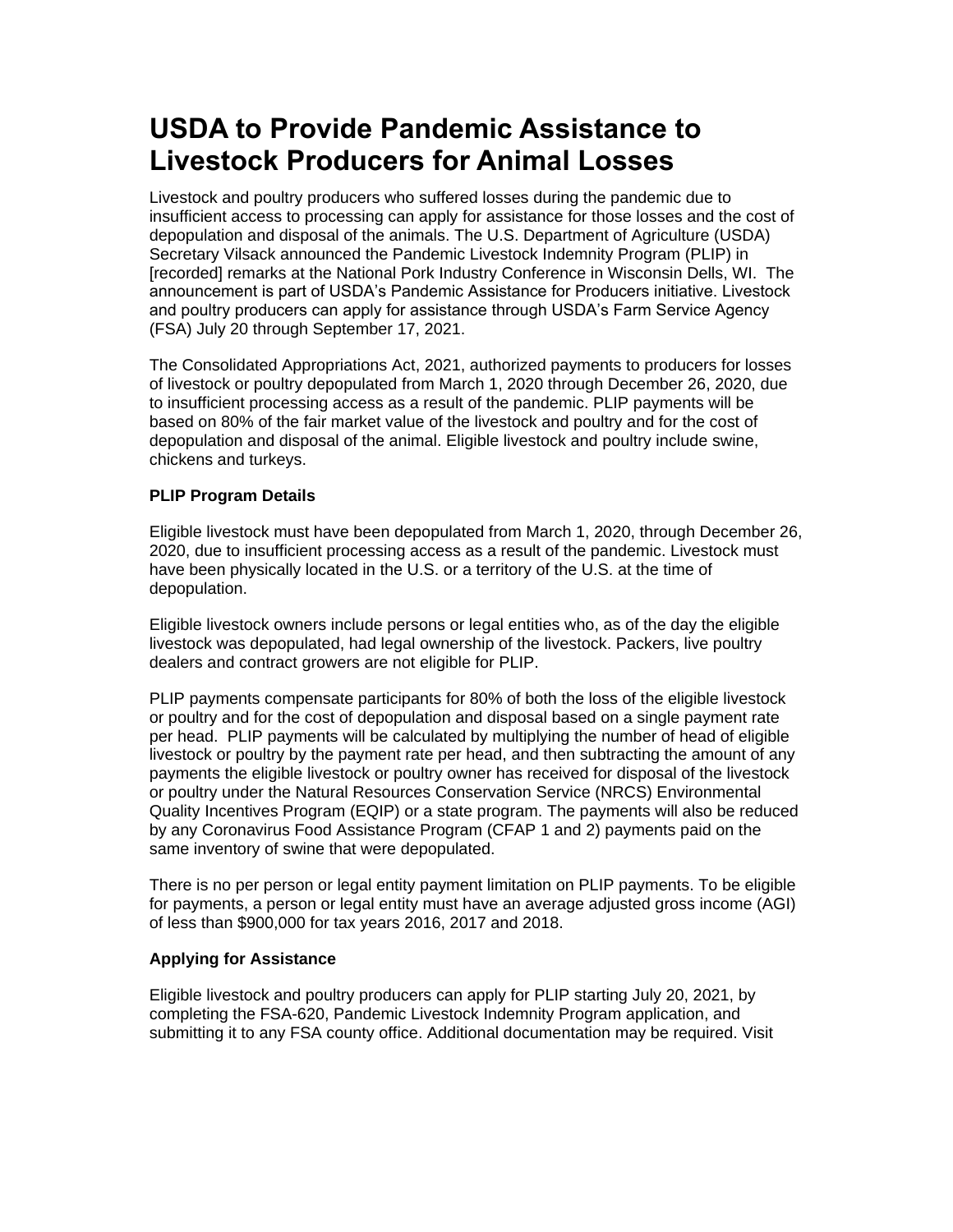[farmers.gov/plip](http://www.farmers.gov/plip?utm_medium=email&utm_source=govdelivery) for a copy of the Notice of Funding Availability and more information on how to apply.

Applications can be submitted to the FSA office at any USDA Service Center nationwide by mail, fax, hand delivery or via electronic means. To find your local FSA office, visit [farmers.gov/service-locator.](http://www.farmers.gov/service-locator?utm_medium=email&utm_source=govdelivery) Livestock and poultry producers can also call 877-508-8364 to speak directly with a USDA employee ready to offer assistance.

# <span id="page-3-0"></span>**USDA Reminds Producers to Complete Crop Acreage Reports**

The USDA Farm Service Agency (FSA) reminds agricultural producers to complete crop [acreage reports](https://www.farmers.gov/crop-acreage-reports?utm_medium=email&utm_source=govdelivery) by the final acreage reporting date.

The following acreage reporting dates are applicable for Georgia:

| July 15, 2021      | All other crops, Perennial Forage |
|--------------------|-----------------------------------|
| July 31, 2021      | Hemp                              |
| August 15, 2021    | Tomatoes (planted 7/1-8/15)       |
| September 15, 2021 | Sweet Corn (planted 7/15-8/25)    |
| October 15, 2021   | Cabbage (planted 7/16-9/30)       |
| November 15, 2021  | Onions (planted 9/20-10/20)       |

To complete your acreage report, please call your local County FSA Office to schedule an appointment. FSA can work with producers to file timely acreage reports by phone, email, online tools and virtual meetings as well as by appointment in person.

The following exceptions apply to acreage reporting dates:

- If the crop has not been planted by the acreage reporting date, the acreage must be reported no later than 15 calendar days after planting is completed.
- **Fruit and Vegetable Noninsured Crop Disaster Assistance Program (NAP) policy holders should note that the acreage reporting date for NAP covered crops is 15 days after the designated final planting date for the specific zone.**
- **Perennial Forage Noninsured Crop Disaster Assistance Program (NAP) policy holders should note that the acreage reporting date for perennial forage is 15 calendar days before the onset of harvest or grazing of the specific crop being reported.**

For questions, please call your local County FSA Office.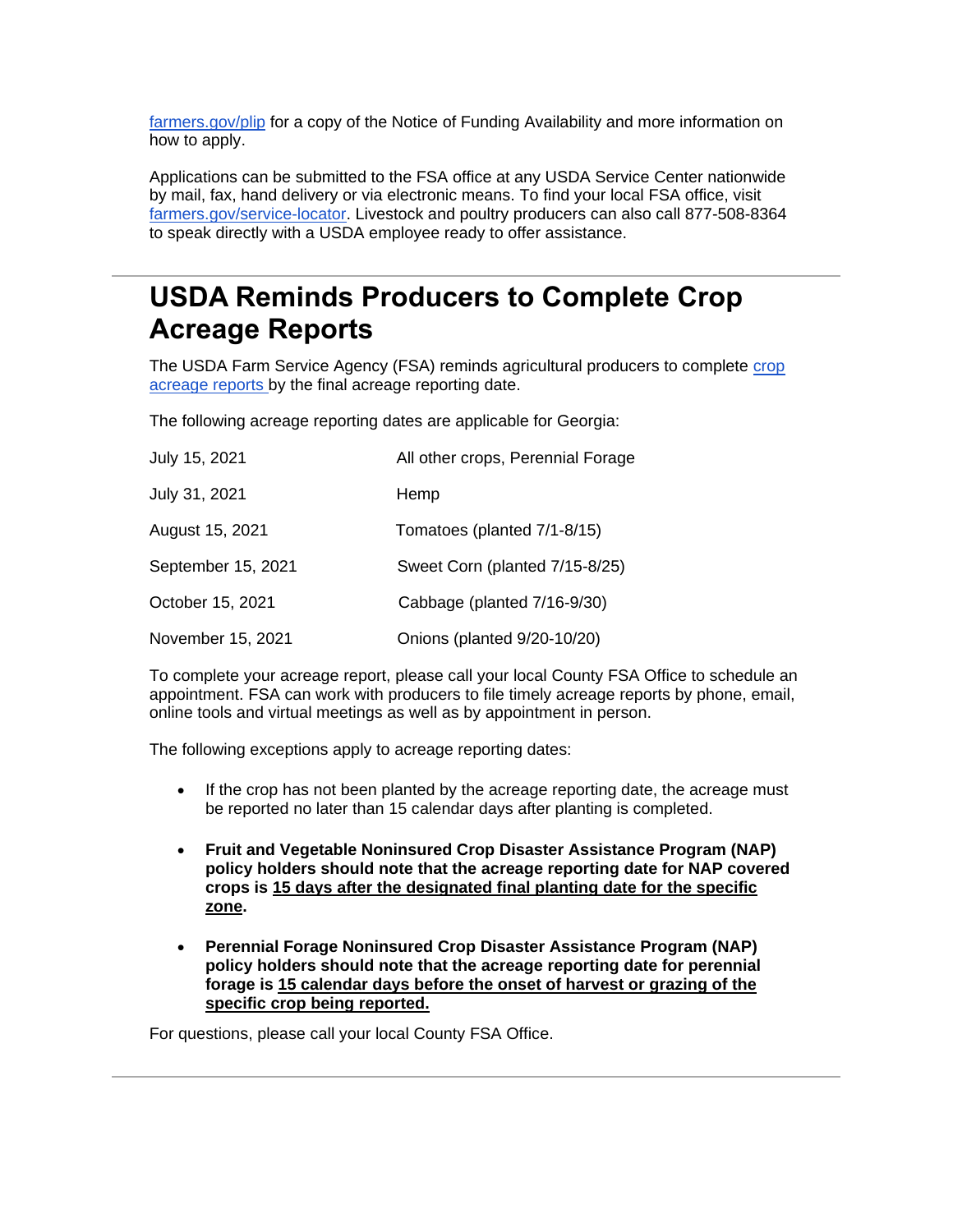# <span id="page-4-0"></span>**Crop Insurance Deadline Nears in Georgia**

*Fresh Market Sweet Corn and Pepper Growers Need to Make Insurance Decisions Soon*

The USDA's Risk Management Agency (RMA) reminds Georgia fresh market sweet corn and pepper growers that the final date to apply for crop insurance coverage for the 2022 crop year is July 31. Current policyholders who wish to make changes to their existing coverage also have until the July 31 sales closing date to do so.

Federal crop insurance is critical to the farm safety net. It helps producers and owners manage revenue risks and strengthens the rural economy. Coverage is available for fresh market sweet corn in Colquitt, Decatur, Grady, Miller, Mitchell, Seminole, Tift, and Worth counties. Coverage is also available for peppers in Brooks, Colquitt, Cook, Echols, Grady, Lowndes, Thomas, Tift, Ware, and Worth counties.

Growers are encouraged to visit their crop insurance agent soon to learn specific details for the 2022 crop year.

RMA is authorizing additional flexibilities due to coronavirus while continuing to support producers, working through Approved Insurance Providers (AIPs) to deliver services, including processing policies, claims, and agreements. RMA staff are working with AIPs and other customers by phone, mail, and electronically to continue supporting crop insurance coverage for producers. Farmers with crop insurance questions or needs should continue to contact their insurance agents about conducting business remotely (by telephone or email). More information can be found at [farmers.gov/coronavirus.](https://www.farmers.gov/coronavirus?utm_medium=email&utm_source=govdelivery)

Crop insurance is sold and delivered solely through private crop insurance agents. A list of crop insurance agents is available online using the RMA [Agent Locator.](https://gcc02.safelinks.protection.outlook.com/?data=02%7C01%7C%7C5de74257d86e4580561008d7c5115cb9%7Ced5b36e701ee4ebc867ee03cfa0d4697%7C0%7C0%7C637194550674750426&reserved=0&sdata=yZ62hwij4Vagey9UitSqyf0bDTPEpBp%2F3Yq%2BM7rTQVs%3D&url=https%3A%2F%2Frma.usda.gov%2FInformation-Tools%2FAgent-Locator-Page%3Futm_medium%3Demail%26utm_source%3Dgovdelivery&utm_medium=email&utm_source=govdelivery) Producers can use the RMA [Cost](https://gcc02.safelinks.protection.outlook.com/?data=02%7C01%7C%7C021daf070fee4a48a2ff08d7fb4a4af1%7Ced5b36e701ee4ebc867ee03cfa0d4697%7C0%7C0%7C637254168817352867&reserved=0&sdata=cRoyEk63G20zLoajkF91H5TyIwEqspC1FAatBWuEn0E%3D&url=https%3A%2F%2Fewebapp.rma.usda.gov%2Fapps%2Fcostestimator%2F%3Futm_medium%3Demail%26utm_source%3Dgovdelivery&utm_medium=email&utm_source=govdelivery) [Estimator t](https://gcc02.safelinks.protection.outlook.com/?data=02%7C01%7C%7C021daf070fee4a48a2ff08d7fb4a4af1%7Ced5b36e701ee4ebc867ee03cfa0d4697%7C0%7C0%7C637254168817352867&reserved=0&sdata=cRoyEk63G20zLoajkF91H5TyIwEqspC1FAatBWuEn0E%3D&url=https%3A%2F%2Fewebapp.rma.usda.gov%2Fapps%2Fcostestimator%2F%3Futm_medium%3Demail%26utm_source%3Dgovdelivery&utm_medium=email&utm_source=govdelivery)o get a premium amount estimate of their insurance needs online.

USDA touches the lives of all Americans each day in so many positive ways. In the Biden-Harris Administration, USDA is transforming America's food system with a greater focus on more resilient local and regional food production, fairer markets for all producers, ensuring access to healthy and nutritious food in all communities, building new markets and streams of income for farmers and producers using climate smart food and forestry practices, making historic investments in infrastructure and clean energy capabilities in rural America, and committing to equity across the Department by removing systemic barriers and building a workforce more representative of America. To learn more, visit [www.usda.gov](https://www.usda.gov/?utm_medium=email&utm_source=govdelivery)*.*

Learn more about crop insurance and the modern farm safety net at [www.rma.usda.gov.](https://gcc02.safelinks.protection.outlook.com/?url=http%3A%2F%2Fwww.rma.usda.gov%2F%3Futm_medium%3Demail%26utm_source%3Dgovdelivery&data=04%7C01%7C%7Cb76634d001324a9a128b08d94633b28b%7Ced5b36e701ee4ebc867ee03cfa0d4697%7C0%7C1%7C637618010124844054%7CUnknown%7CTWFpbGZsb3d8eyJWIjoiMC4wLjAwMDAiLCJQIjoiV2luMzIiLCJBTiI6Ik1haWwiLCJXVCI6Mn0%3D%7C2000&sdata=7xMo2vb%2BBcX20h8YpA4Yg0yswKb7IIWbjT6OG6zJ8Dw%3D&reserved=0)

## <span id="page-4-1"></span>**USDA Opens Signup for CLEAR30, Expands Pilot to Be Nationwide**

Landowners and agricultural producers currently enrolled in the Conservation Reserve Program (CRP) now have a wider opportunity to enroll in a 30-year contract through the Clean Lakes, Estuaries, And Rivers initiative, called CLEAR30. The U.S. Department of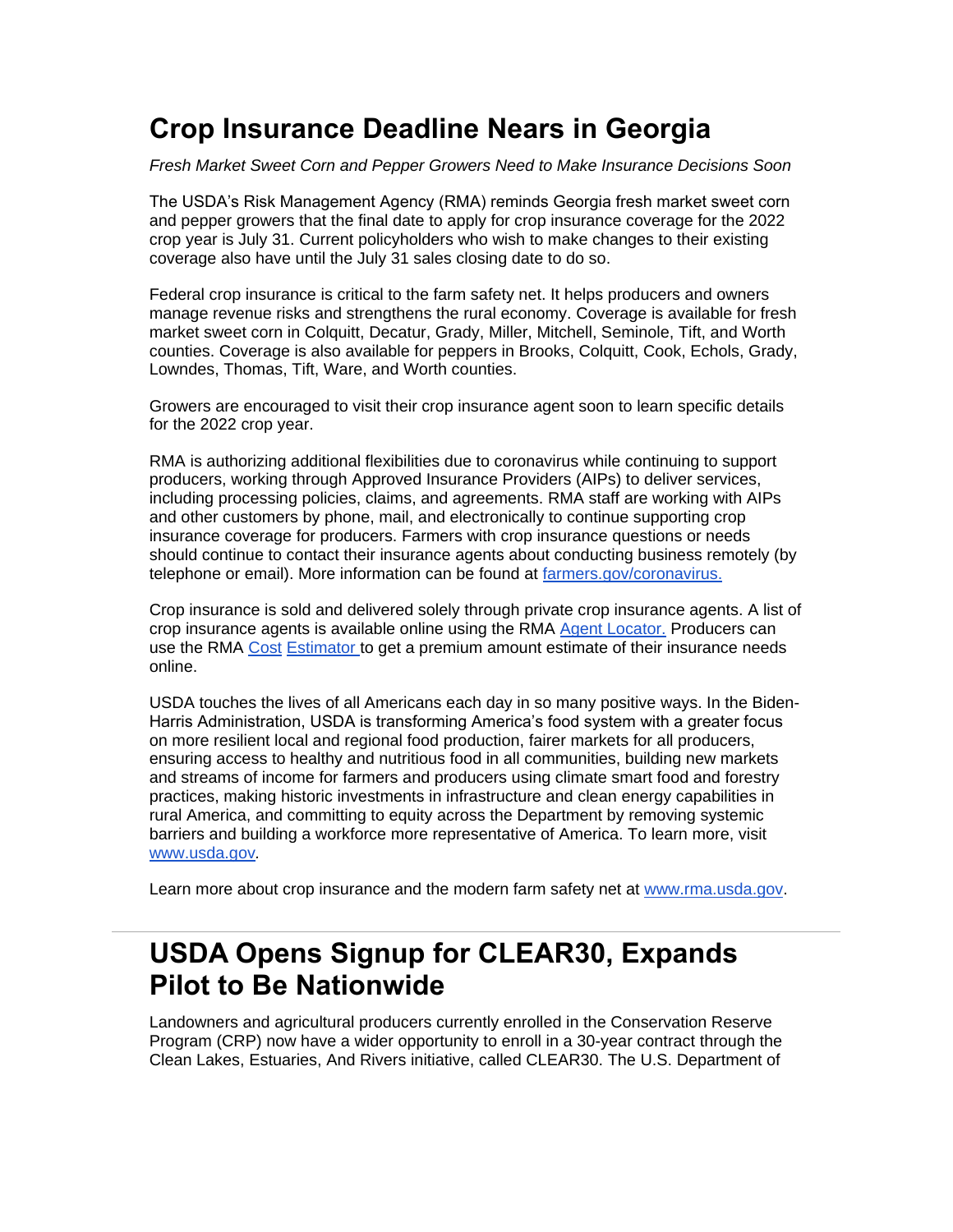Agriculture (USDA) is expanding CLEAR30 – a water-quality focused option available through CRP – to be nationwide now.

Interested producers with CRP contracts expiring September 30, 2021, should sign up by August 6, 2021. CLEAR30 provides an opportunity for producers to receive incentives for a 30-year commitment to water quality practices on their CRP land, building on their original 10- to 15-year CRP contracts.

These long-term contracts ensure that practices remain in place for 30 years, which improves water quality through reducing sediment and nutrient runoff and helping prevent algal blooms.

#### **About CLEAR30**

CLEAR30 was created by the 2018 Farm Bill to better address water quality concerns. Originally, CLEAR30 was only available in the Great Lakes and Chesapeake Bay watersheds. Now, access is expanded to agricultural producers nationwide.

Eligible producers must have certain water quality benefitting practices currently enrolled under continuous CRP or through the Conservation Reserve Enhancement Program (CREP), under contracts that are expiring on September 30, 2021.

These long-term contracts will help ensure that conservation impacts and benefits remain in place for 30 years, reducing sediment and nutrient runoff and, ultimately, algal blooms. Conservation in riparian areas also provides important carbon sequestration benefits. Traditional CRP contracts run from 10 to 15 years.

Annual rental payments for landowners who enroll in CLEAR30 will be equal to the current Continuous CRP annual payment rate plus a 20% water quality incentive and annual rate adjustment of 27.5%.

#### **How to Sign Up**

To sign up for CLEAR30, contact your local USDA Service Center by August 6, 2021. While USDA offices may be closed to visitors because of the pandemic, Service Center staff continue to work with agricultural producers via phone, email, and other digital tools. To conduct business, please contact your local USDA Service Center. Contact information can be found at farmers.gov/service-locator.

#### **More Information**

CLEAR30 is an option available through CRP, which is one of the world's largest voluntary conservation programs with a long track record of preserving topsoil, sequestering carbon and reducing nitrogen runoff, as well providing healthy habitat for wildlife.

To enroll in CLEAR30, please contact your local USDA Service Center. For more information on CRP, visit the Conservation Reserve Program.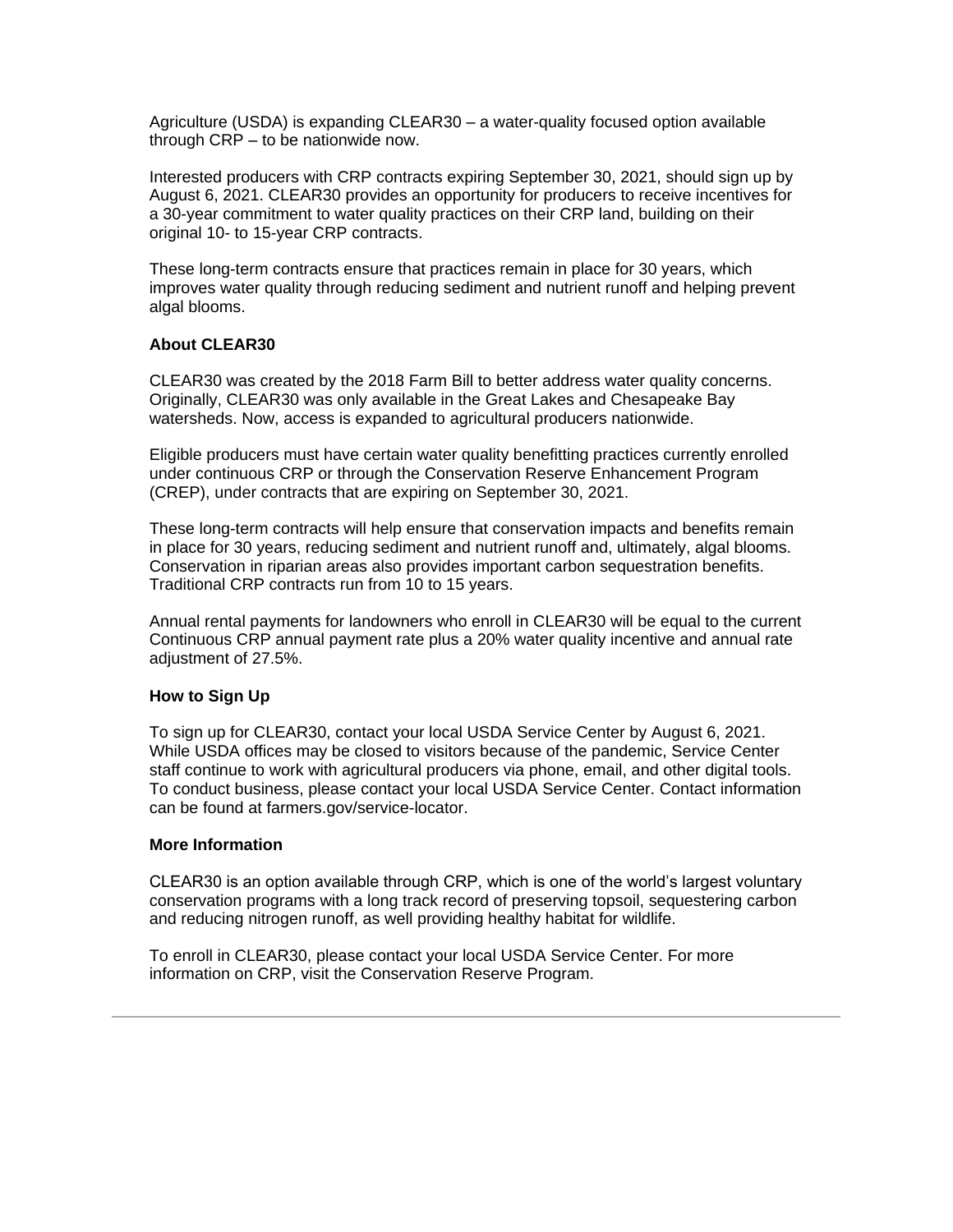# <span id="page-6-0"></span>**USDA Announces Dates for Conservation Reserve Program General and Grasslands Signups**

The U.S. Department of Agriculture (USDA) has set a July 23, 2021, deadline for agricultural producers and landowners to apply for the Conservation Reserve Program (CRP) General signup 56. Additionally, USDA's Farm Service Agency (FSA) will accept applications for CRP Grasslands from July 12 to August 20. This year, USDA updated both signup options to provide greater incentives for producers and increase its conservation benefits, including reducing the impacts of climate change.

Both signups are competitive and will provide for annual rental payments for land devoted to conservation purposes.

"Bottom line, CRP now makes more financial sense for producers while also providing a bigger return on investment in terms of natural resource benefits. The General and Grasslands signups are part of a broader suite of tools available through CRP to integrate key conservation practices on our nation's working lands."

### **General Signup**

Through CRP, producers and landowners establish long-term, resource-conserving plant species, such as approved grasses or trees, to control soil erosion, improve water quality, and enhance wildlife habitat on cropland. Lands enrolled in CRP also play a key role in mitigating impacts from climate change, and FSA has added a new Climate-Smart Practice Incentive for practices that sequester carbon and reduce greenhouse gas emissions.

FSA is also adding a one-time "inflationary" adjustment for payment rates, as well as having more flexibility on adjusting soil rental rates.

FSA opened the [General Signup](https://gcc02.safelinks.protection.outlook.com/?url=https%3A%2F%2Fwww.fsa.usda.gov%2FAssets%2FUSDA-FSA-Public%2Fusdafiles%2FFactSheets%2Fcrp-general-enrollment-signup_factsheet.pdf%3Futm_medium%3Demail%26utm_source%3Dgovdelivery&data=04%7C01%7C%7Cb76634d001324a9a128b08d94633b28b%7Ced5b36e701ee4ebc867ee03cfa0d4697%7C0%7C1%7C637618010124854007%7CUnknown%7CTWFpbGZsb3d8eyJWIjoiMC4wLjAwMDAiLCJQIjoiV2luMzIiLCJBTiI6Ik1haWwiLCJXVCI6Mn0%3D%7C2000&sdata=EEvr18isI7%2B4e1Na3OohtQ9sAv2un85%2Bz8RpN8Og7zE%3D&reserved=0) in January 2021 and extended the original deadline to July 23, 2021, to enable producers to consider FSA's new improvements to the program.

### **Grasslands Signup**

[CRP Grasslands](https://gcc02.safelinks.protection.outlook.com/?data=04%7C01%7C%7Cb7688db1ac5f49bfcb2d08d92cf10601%7Ced5b36e701ee4ebc867ee03cfa0d4697%7C0%7C0%7C637590235992028341%7CUnknown%7CTWFpbGZsb3d8eyJWIjoiMC4wLjAwMDAiLCJQIjoiV2luMzIiLCJBTiI6Ik1haWwiLCJXVCI6Mn0%3D%7C1000&reserved=0&sdata=fyvT24n8DcKsDQ7VapThnsy0deUk3a3MFB8X70m4JpE%3D&url=https%3A%2F%2Fwww.fsa.usda.gov%2FAssets%2FUSDA-FSA-Public%2Fusdafiles%2FFactSheets%2Fcrp-grasslands-signup_fact-sheet.pdf%3Futm_medium%3Demail%26utm_source%3Dgovdelivery&utm_medium=email&utm_source=govdelivery) helps landowners and operators protect grassland, including rangeland, and pastureland and certain other lands, while maintaining the areas as grazing lands. Protecting grasslands contributes positively to the economy of many regions, provides biodiversity of plant and animal populations, and improves environmental quality.

FSA has updated the Grasslands Signup to establish a minimum rental rate of \$15 per acre, as well as new National Grassland Priority Zones.

### **How to Sign Up**

To enroll in the CRP General signup, producers and landowners should contact their local [USDA Service Center](https://offices.sc.egov.usda.gov/locator/app?utm_medium=email&utm_source=govdelivery) by the July 23 deadline. To enroll in the CRP Grasslands signup, they should contact USDA by the August 20 deadline. While USDA offices may have limited visitors because of the pandemic, Service Center staff continue to work with agricultural producers via phone, email, and other digital tools. To work with FSA,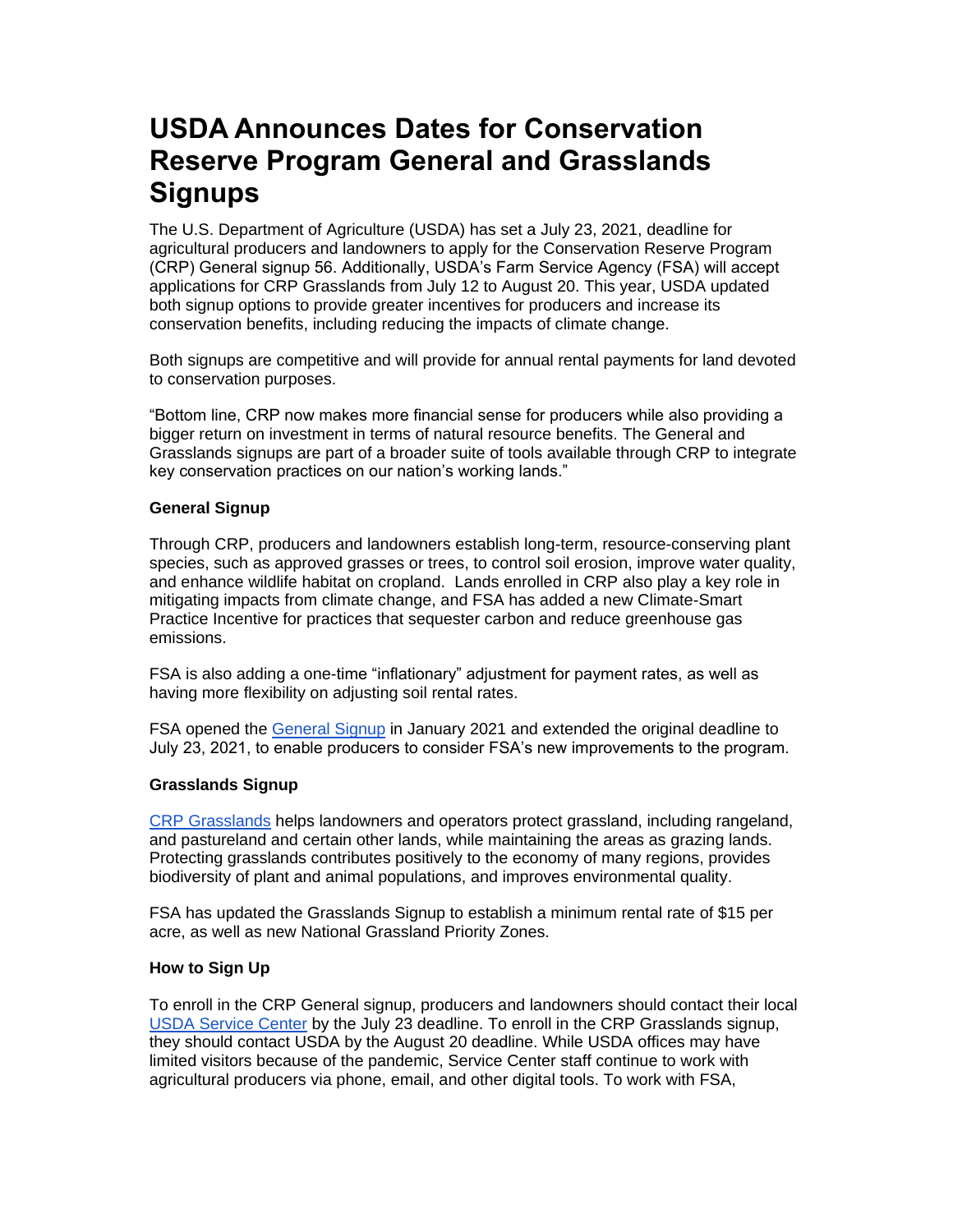producers and landowners should contact their local [USDA Service Center.](https://offices.sc.egov.usda.gov/locator/app?utm_medium=email&utm_source=govdelivery) Contact information can be found at [farmers.gov/service-locator.](https://www.farmers.gov/service-center-locator?utm_medium=email&utm_source=govdelivery)

#### **More Information on CRP**

Signed into law in 1985, CRP is one of the largest voluntary private-lands conservation programs in the United States. It was originally intended to primarily control soil erosion and potentially stabilize commodity prices by taking marginal lands out of production. The program has evolved over the years, providing many conservation and economic benefits. The program marked its 35-year anniversary this past December.

## <span id="page-7-0"></span>**FSA Implements Set-Aside Loan Provision for Customers Impacted by COVID-19**

*Set-Aside Delays Loan Payments for Borrowers*

USDA's Farm Service Agency (FSA) will broaden the use of the Disaster Set-Aside (DSA) loan provision, normally used in the wake of natural disasters, to allow farmers with USDA farm loans who are affected by COVID-19, and are determined eligible, to have their next payment set aside. In some cases, FSA may also set aside a second payment for farmers who have already had one payment set aside because of a prior designated disaster.

FSA direct loan borrowers will receive a letter with the details of the expanded Disaster Set-Aside authorities, which includes the possible set-aside of annual operating loans, as well as explanations of the additional loan servicing options that are available. To discuss or request a loan payment Set-Aside, borrowers should call or email the farm loan staff at their local FSA County Office.

The set-aside payment's due date is moved to the final maturity date of the loan or extended up to twelve months in the case of an annual operating loan. Any principal setaside will continue to accrue interest until it is repaid. This aims to improve the borrower's cashflow in the current production cycle.

FSA previously announced it was relaxing the loan-making process and adding flexibilities for servicing direct and guaranteed loans to provide credit to producers in need. Direct loan applicants and borrowers are encouraged to contact their local FSA County Office to discuss loan making and servicing flexibilities and other needs or concerns. Customers participating in FSA's guaranteed loan programs are encouraged to contact their lender. Information on these flexibilities, and office contact information, can be found on [farmers.gov/coronavirus.](http://www.farmers.gov/coronavirus?utm_medium=email&utm_source=govdelivery)

FSA will be accepting most forms and applications by facsimile or electronic signature. Some services are also available online to customers with an eAuth account, which provides access to the [farmers.gov](http://www.farmers.gov/?utm_medium=email&utm_source=govdelivery) portal where producers can view USDA farm loan information and certain program applications and payments. Customers can track payments, report completed practices, request conservation assistance and electronically sign documents. Customers who do not already have an eAuth account can enroll at [farmers.gov/sign-in.](https://www.farmers.gov/sign-in?utm_medium=email&utm_source=govdelivery)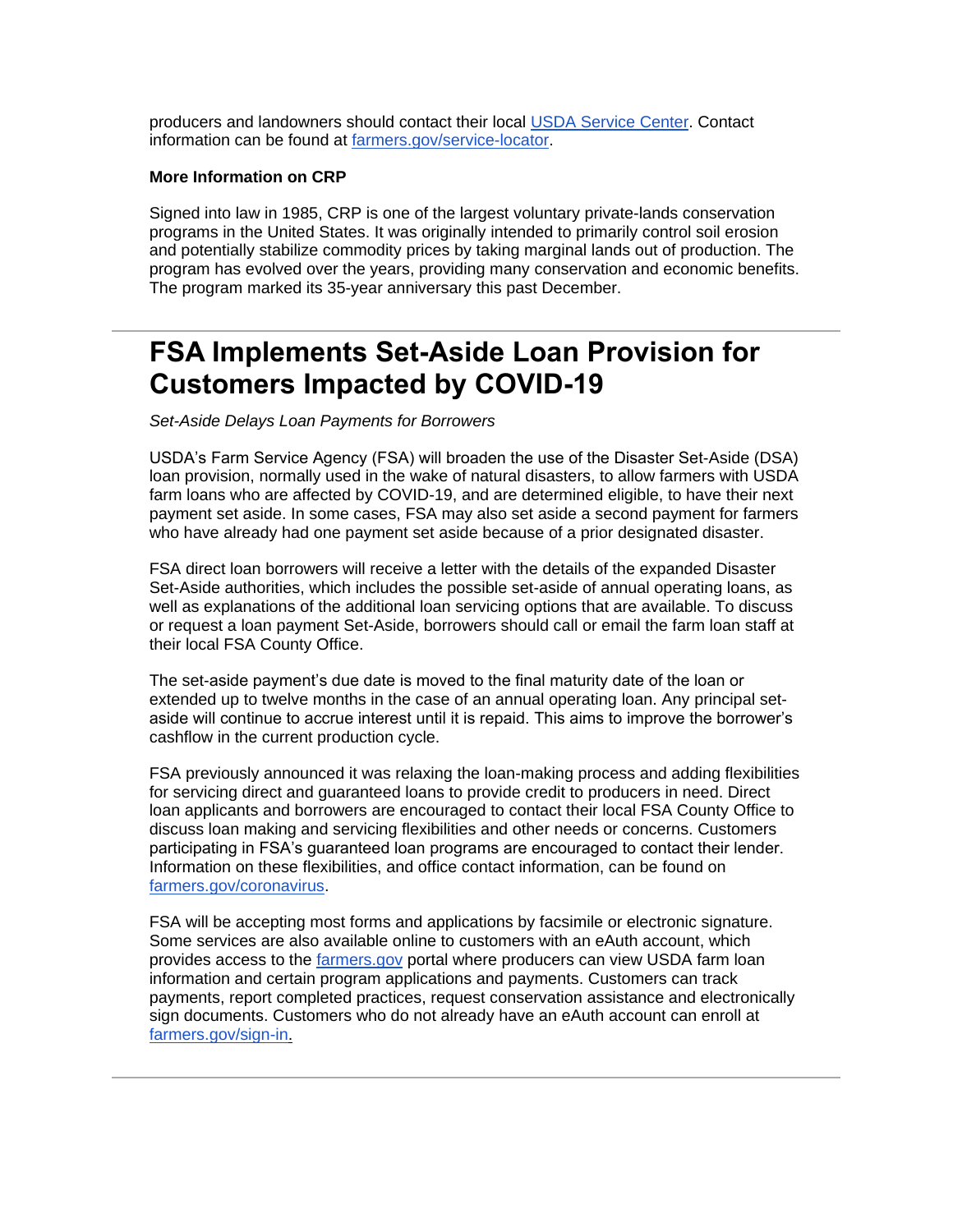# <span id="page-8-0"></span>**Farmers.gov Feature Helps Producers Find Farm Loans that Fit Their Operation**

Farmers and ranchers can use the *Farm Loan Discovery Tool* on farmers.gov to find information on USDA farm loans that may best fit their operations.

USDA's Farm Service Agency (FSA) offers a variety of loan options to help farmers finance their operations. From buying land to financing the purchase of equipment, FSA loans can help.

USDA conducted field research in eight states, gathering input from farmers and FSA farm loan staff to better understand their needs and challenges.

### **How the Tool Works**

Farmers who are looking for financing options to operate a farm or buy land can answer a few simple questions about what they are looking to fund and how much money they need to borrow. After submitting their answers, farmers will receive information on farm loans that best fit their specific needs. The loan application and additional resources also will be provided.

Farmers can download application quick guides that outline what to expect from preparing an application to receiving a loan decision. There are four guides that cover loans to individuals, entities, and youth, as well as information on microloans. The guides include general eligibility requirements and a list of required forms and documentation for each type of loan. These guides can help farmers prepare before their first USDA Service Center visit with a loan officer.

Farmers can access the *Farm Loan Discovery Tool* by visiting [farmers.gov/fund](https://www.farmers.gov/fund?utm_medium=email&utm_source=govdelivery) and clicking the "Start" button. Follow the prompts and answer five simple questions to receive loan information that is applicable to your agricultural operation. The tool is built to run on any modern browser like Chrome, Edge, Firefox, or the Safari browser, and is fully functional on mobile devices. It does not work in Internet Explorer.

### **About Farmers.gov**

In 2018, USDA unveiled farmers.gov, a dynamic, mobile-friendly public website combined with an authenticated portal where farmers will be able to apply for programs, process transactions, and manage accounts.

The *Farm Loan Discovery Tool* is one of many resources on farmers.gov to help connect farmers to information that can help their operations. Earlier this year, USDA launched the *My Financial Information* feature, which enables farmers to view their loan information, history, payments, and alerts by logging into the website.

USDA is building farmers.gov for farmers, by farmers. In addition to the interactive farm loan features, the site also offers a Disaster Assistance Discovery Tool. Farmers can visit [farmers.gov/recover/disaster-assistance-tool#step-1](https://www.farmers.gov/recover/disaster-assistance-tool?utm_medium=email&utm_source=govdelivery#step-1) to find disaster assistance programs that can help their operation recover from natural disasters.

For more information contact your local county USDA Service Center or visit [farmers.gov.](https://www.farmers.gov/?utm_medium=email&utm_source=govdelivery)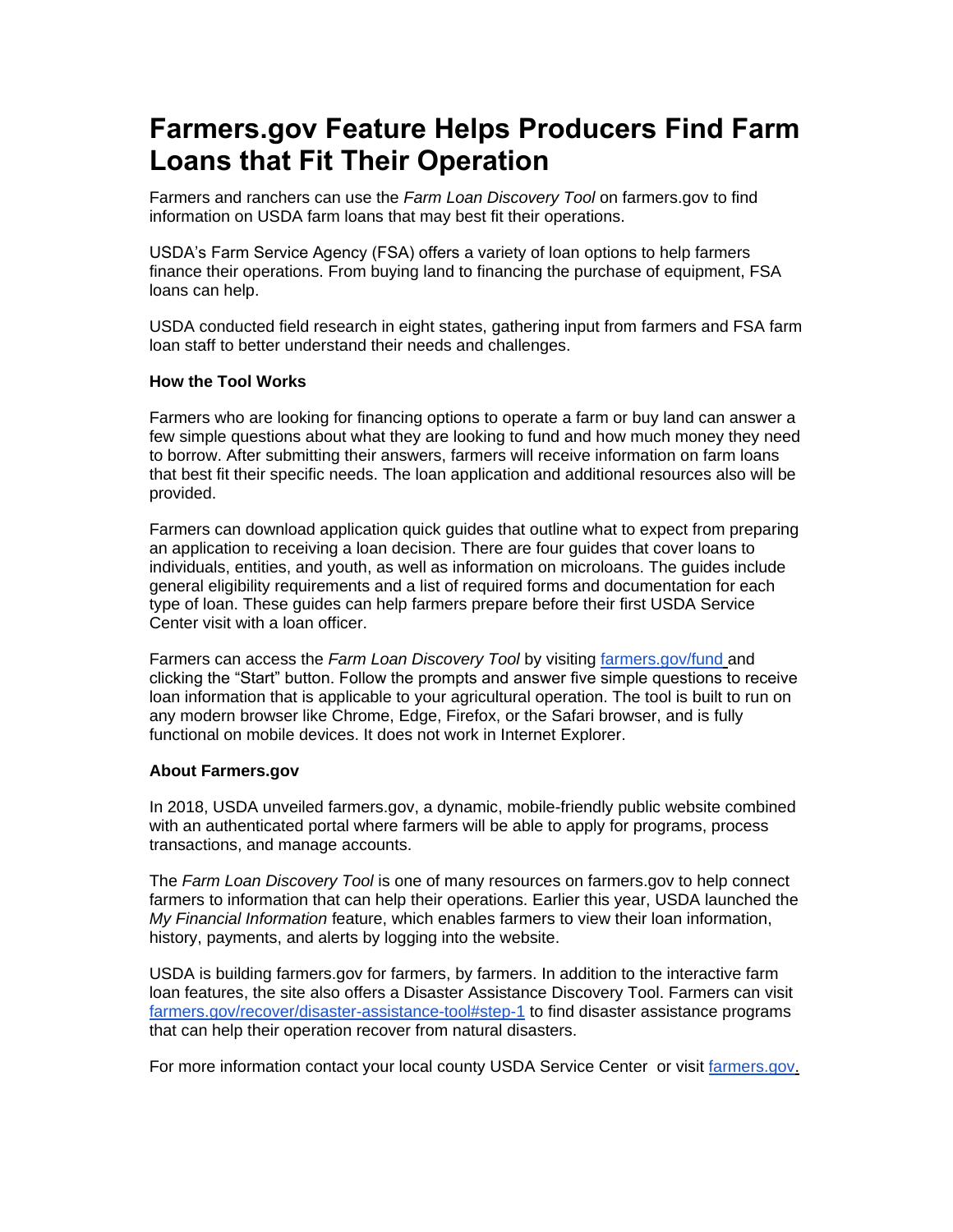# <span id="page-9-0"></span>**Reminders for FSA Direct and Guaranteed Borrowers with Real Estate Security**

Farm loan borrowers who have pledged real estate as security for their Farm Service Agency (FSA) direct or guaranteed loans are responsible for maintaining loan collateral. Borrowers must obtain prior consent or approval from FSA or the guaranteed lender for any transaction that affects real estate security. These transactions include, but are not limited to:

- Leases of any kind
- Easements of any kind
- **Subordinations**
- Partial releases
- **Sales**

Failure to meet or follow the requirements in the loan agreement, promissory note, and other security instruments could lead to nonmonetary default which could jeopardize your current and future loans.

It is critical that borrowers keep an open line of communication with their FSA loan staff or guaranteed lender when it comes to changes in their operation. For more information on borrower responsibilities, read [Your FSA Farm Loan Compass.](https://gcc02.safelinks.protection.outlook.com/?url=https%3A%2F%2Fwww.fsa.usda.gov%2FAssets%2FUSDA-FSA-Public%2Fusdafiles%2FFarm-Loan-Programs%2Fpdfs%2Floan-servicing%2Ffarm_loan_compass_9-22-17.pdf%3Futm_medium%3Demail%26utm_source%3Dgovdelivery&data=04%7C01%7C%7Cb76634d001324a9a128b08d94633b28b%7Ced5b36e701ee4ebc867ee03cfa0d4697%7C0%7C1%7C637618010124854007%7CUnknown%7CTWFpbGZsb3d8eyJWIjoiMC4wLjAwMDAiLCJQIjoiV2luMzIiLCJBTiI6Ik1haWwiLCJXVCI6Mn0%3D%7C2000&sdata=spAbG0Ow9ggexlStjW7G7IsDFocT%2FksAwYcadJvWuz4%3D&reserved=0)

### <span id="page-9-1"></span>**New Farmers.gov Conservation Concerns Tool Provides Customized Support for America's Farmers and Ranchers**

Are you interested in keeping your working land productive for years to come? Use Natural Resources Conservation Service's new [Conservation Concerns Tool](https://www.farmers.gov/conserve/tool?utm_medium=email&utm_source=govdelivery) to learn about conservation concerns that might impact your agricultural operation, then work with us on solutions targeted to fit your business needs. This tool is available now on our farmers.gov website, no login or account necessary.

With plain language and illustrative photos, the Conservation Concerns Tool provides a walkthrough of more than 40 conservation concerns related to soil, water, plants, animals, energy and air. Use the tool to create a list of resource concerns specific to your farm, ranch, or working forest lands, then download or print your list to share with NRCS staff at your [local USDA Service Center.](https://www.farmers.gov/service-center-locator?utm_medium=email&utm_source=govdelivery)

We have a [video available to walk you through the tool](https://gcc02.safelinks.protection.outlook.com/?url=https%3A%2F%2Fyoutu.be%2F9RWteg68ba4%3Futm_medium%3Demail%26utm_source%3Dgovdelivery&data=04%7C01%7C%7Cb76634d001324a9a128b08d94633b28b%7Ced5b36e701ee4ebc867ee03cfa0d4697%7C0%7C1%7C637618010124863985%7CUnknown%7CTWFpbGZsb3d8eyJWIjoiMC4wLjAwMDAiLCJQIjoiV2luMzIiLCJBTiI6Ik1haWwiLCJXVCI6Mn0%3D%7C2000&sdata=tjMgnwXHBDQMTtNLwjcROajZqnlOlMP%2By48teg32MpI%3D&reserved=0) so you can see how it works.

The Conservation Concerns Tool is built to run on any modern browser such as Chrome, Edge, Firefox, or Safari and is fully functional on mobile devices. Whether you work from your desktop at home or your smartphone in the field, this new tool offers personalized conservation insights to meet the needs of 21<sup>st</sup> century agriculture.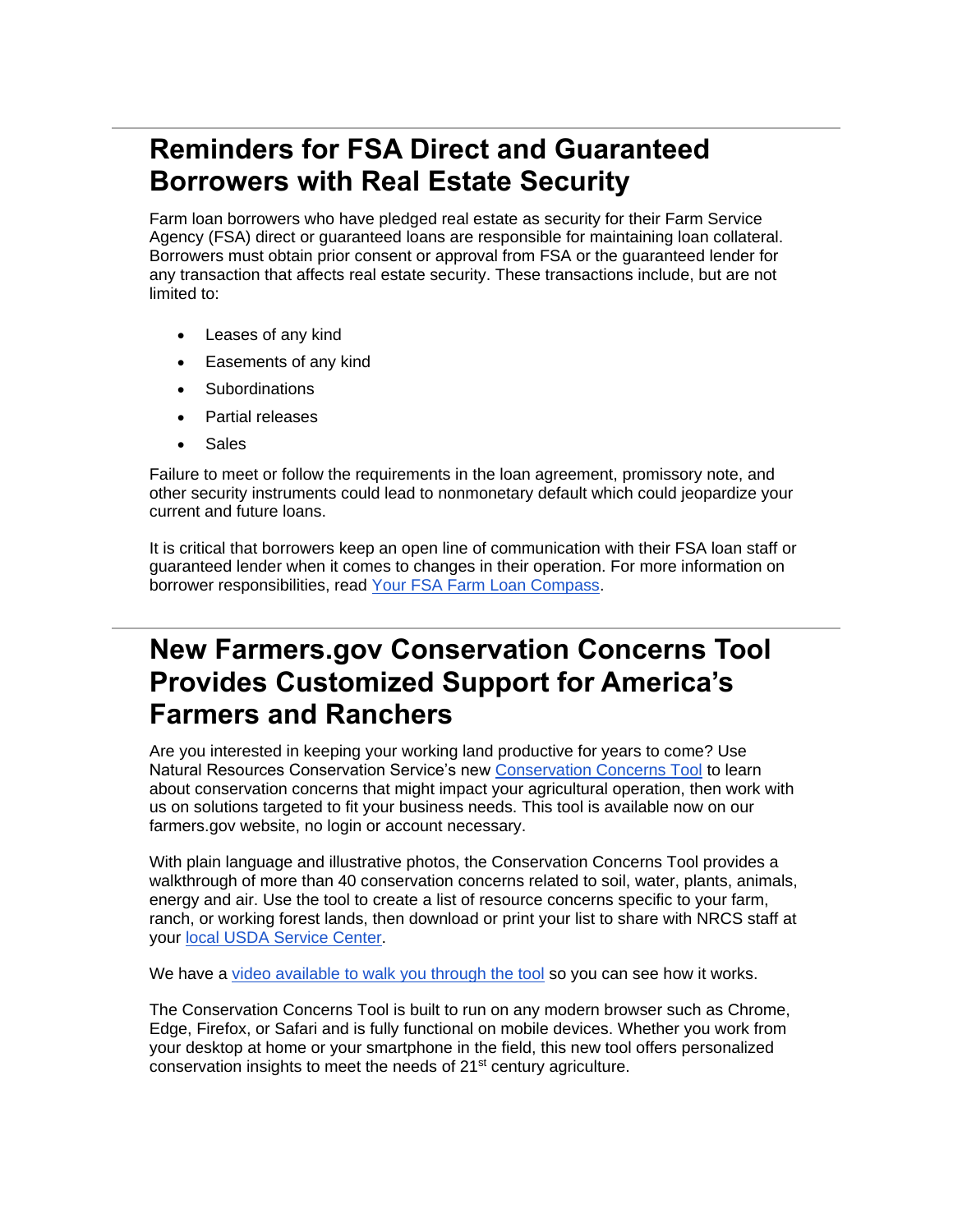Visit [farmers.gov/conserve](https://www.farmers.gov/conserve?utm_medium=email&utm_source=govdelivery) to learn about additional USDA resources available for your working land.

## <span id="page-10-0"></span>**USDA Reminds Historically Underserved Producers of Advance Payment Option**

If you're a historically underserved producer and participating in the USDA's Natural Resources Conservation Service's (NRCS) Environmental Quality Incentives Program (EQIP), you can receive an advance conservation practice payment before you implement a practice.

A [historically underserved producer](https://gcc02.safelinks.protection.outlook.com/?url=https%3A%2F%2Fwww.nrcs.usda.gov%2Fwps%2Fportal%2Fnrcs%2Fmain%2Fnational%2Fpeople%2Foutreach%2Fslbfr%3Futm_medium%3Demail%26utm_source%3Dgovdelivery&data=04%7C01%7C%7Cb76634d001324a9a128b08d94633b28b%7Ced5b36e701ee4ebc867ee03cfa0d4697%7C0%7C1%7C637618010124863985%7CUnknown%7CTWFpbGZsb3d8eyJWIjoiMC4wLjAwMDAiLCJQIjoiV2luMzIiLCJBTiI6Ik1haWwiLCJXVCI6Mn0%3D%7C2000&sdata=d0P60Kjm0sUWM0QJ3jB2sIdZ%2BXqLwqBkJbx6%2B2SX8bI%3D&reserved=0) is described as one of the below:

- **Beginning Farmer or Rancher** is new to farming or ranching, or, has operated a farm or ranch for less than 10-consecutive years.
- **Socially Disadvantaged Farmer or Rancher** is a member of a group whose members have been subjected to racial or ethnic prejudice because of their identity as members of that group without regard to their individual qualities.
- **Veteran Farmer or Rancher**  has served in the armed forces and has not operated a farm or ranch, has operated a farm or ranch for less than 10 consecutive years, or first obtained veteran status during the last 10 years.
- **Limited Resource Farmer or Rancher** has a household income at or below the national poverty level. Eligibility can be determined by using [this online tool.](https://lrftool.sc.egov.usda.gov/?utm_medium=email&utm_source=govdelivery)

Under the advance payment option, such producers may request payments when they have final designs and job sheets and are ready to begin their EQIP practices. Advance payments provide at least 50 percent of the payment rate for each practice. The funds must be spent within 90 days of receipt and practices must be completed as agreed to in an EQIP plan of operations. Producers also may opt to have NRCS pay the contractors or vendors directly.

For more information, visit the [advance payments](https://gcc02.safelinks.protection.outlook.com/?url=https%3A%2F%2Fwww.nrcs.usda.gov%2Fwps%2Fportal%2Fnrcs%2Fdetail%2Fnational%2Fprograms%2Ffinancial%2Feqip%2F%3Fcid%3Dnrcseprd1502414%26utm_medium%3Demail%26utm_source%3Dgovdelivery&data=04%7C01%7C%7Cb76634d001324a9a128b08d94633b28b%7Ced5b36e701ee4ebc867ee03cfa0d4697%7C0%7C1%7C637618010124873919%7CUnknown%7CTWFpbGZsb3d8eyJWIjoiMC4wLjAwMDAiLCJQIjoiV2luMzIiLCJBTiI6Ik1haWwiLCJXVCI6Mn0%3D%7C2000&sdata=EN4zWTpqphC2WvBHqRBbp0HnMxUL%2Bd3GUYqNdGc9UNs%3D&reserved=0) webpage where you can download the [EQIP Advance Payment Fact Sheet.](https://gcc02.safelinks.protection.outlook.com/?url=https%3A%2F%2Fwww.nrcs.usda.gov%2Fwps%2FPA_NRCSConsumption%2Fdownload%3Fcid%3Dnrcseprd1504014%26ext%3Dpdf%26utm_medium%3Demail%26utm_source%3Dgovdelivery&data=04%7C01%7C%7Cb76634d001324a9a128b08d94633b28b%7Ced5b36e701ee4ebc867ee03cfa0d4697%7C0%7C1%7C637618010124873919%7CUnknown%7CTWFpbGZsb3d8eyJWIjoiMC4wLjAwMDAiLCJQIjoiV2luMzIiLCJBTiI6Ik1haWwiLCJXVCI6Mn0%3D%7C2000&sdata=tkUzpsrUhByHF2E1UwUm69qOB%2Fsec795s4E%2Bwcnl9tk%3D&reserved=0)